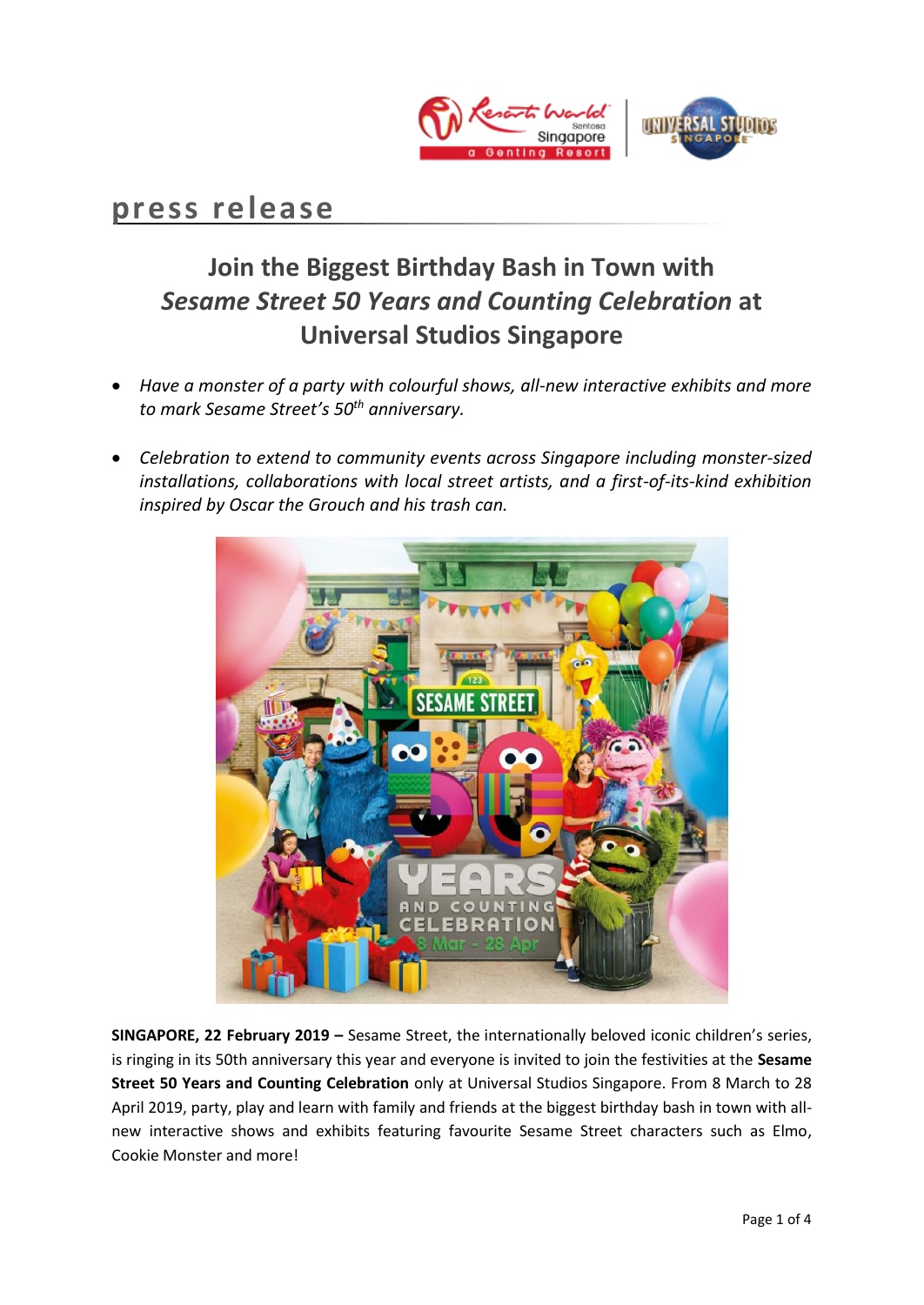Families and fans of all ages can join their furry friends in the Sesame Street Birthday Blowout show with a larger-than-life cake, visit Big Bird's Nest and Abby's Fairy Garden, and meet a special guest -Lily the Tiger (莉莉虎) from China. They can also take a Walk Down Sesame Street in a special gallery to relive some of their favourite scenes such as the famous 123 stoop and Bert & Ernie's apartment.

Universal Studios Singapore will also launch a series of exclusive, Sesame Street collectible pins which fans can take home for free with a minimum spend in the theme park. In addition, guests can continue to enjoy the adrenaline-infused rides and world-class attractions, as well as extended park hours on select nights.

In honour of the milestone anniversary, fans can partake in various community events and photo opportunities held across Singapore. These include a giant inflatable installation of everyone's favourite red monster – Elmo – at ION Orchard, Raffles City Shopping Centre and Universal Studios Singapore, as well as collaborations with local street artists [ANTZ,](https://www.instagram.com/antz_rscls/?hl=en) [Yip Yew Chong](https://www.instagram.com/yipyewchong/) and [Tiffany Yao](https://www.instagram.com/tiffanyyaoqi/?hl=en) who will each deliver their creative interpretations of the Sesame Street anniversary celebration in a special mural at Bugis Junction from 4 to 24 March.

The celebration will also bring together 50 local and regional celebrities, influencers, as well as artistic talents from [Pathlight School](https://www.pathlight.org.sg/) – the first autism-focused school in Singapore that offers mainstream academics and life readiness skills to students on the autism spectrum – in a first-of-itskind exhibition inspired by Oscar the Grouch and his trash can. Each of these individuals will be decorating Oscar's trash can with creative and meaningful designs to commemorate Sesame Street's 50th anniversary. All 50 beautifully decorated cans will go on display at various locations within Resorts World Sentosa, including Universal Studios Singapore.

Sesame Street 50 Years and Counting Celebration is included with regular admission to Universal Studios Singapore or Annual/ Season Pass. Singapore Residents can enjoy online discounts on admission at S\$69\* for an adult one-day ticket (U.P. S\$79). More information can be found at [rwsentosa.com/ss50](http://www.rwsentosa.com/ss50) 

See **Appendix A** for event highlights.

*\*Valid for single-use visit on Sundays - Thursdays, excluding gazetted public holidays and the months of June and December.*

## **#SS50xUSS**

**– END –**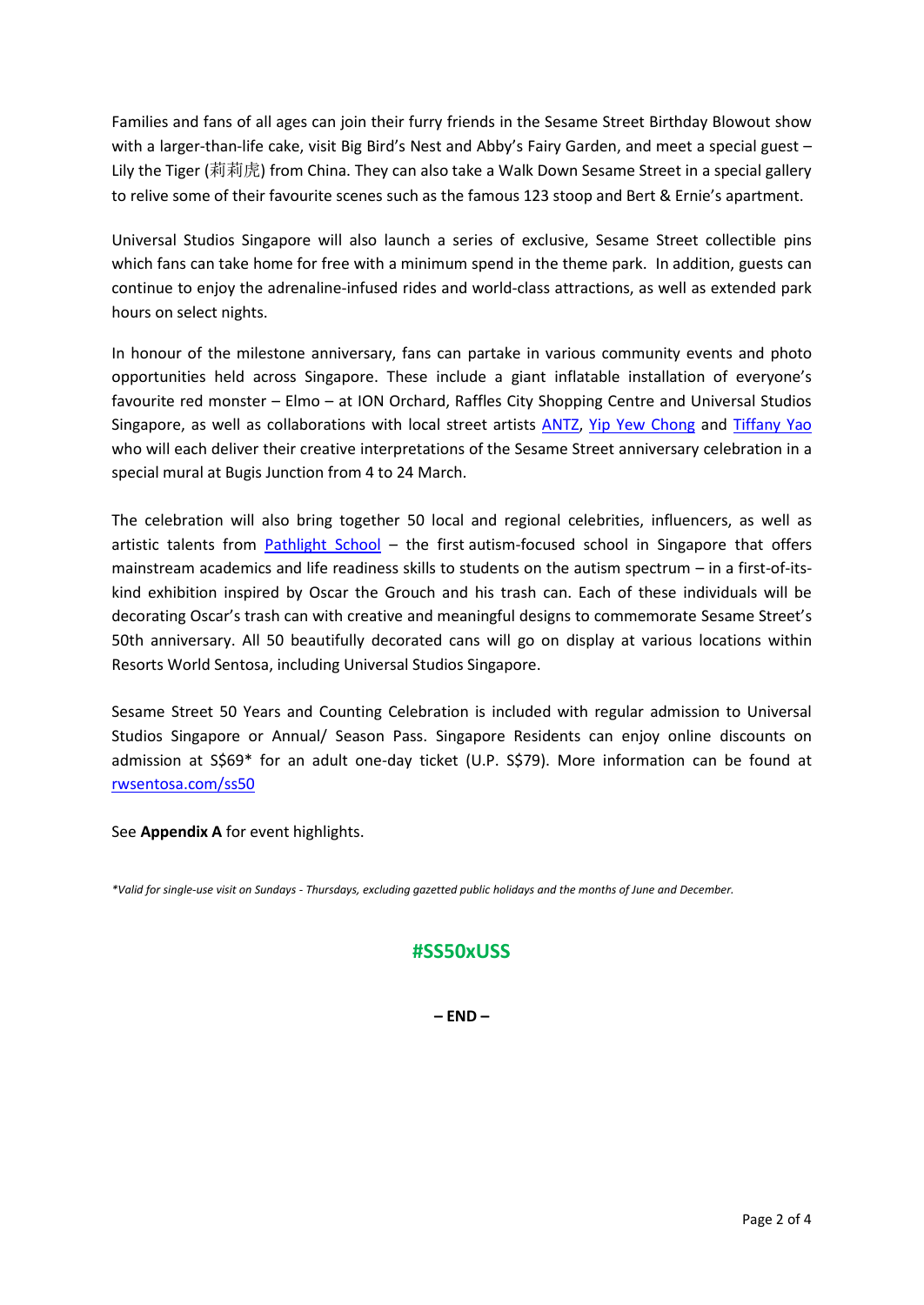#### **ABOUT UNIVERSAL PARKS & RESORTS**

Universal Parks & Resorts, a unit of Comcast NBCUniversal, offers guests around the globe today's most relevant and popular entertainment experiences. With three-time Academy Award® winner Steven Spielberg as creative consultant, its theme parks are known for immersive experiences that feature some of the world's most thrilling and technologically advanced film- and television-based attractions. Comcast NBCUniversal wholly owns Universal Studios Hollywood, which includes Universal CityWalk Hollywood. It also owns Universal Orlando Resort, a destination resort with three theme parks (Universal Studios Florida, Universal's Islands of Adventure and the new water theme park, Universal's Volcano Bay), five resort hotels, and Universal CityWalk Orlando. In addition, Comcast NBCUniversal owns Universal Studios Japan, in Osaka and has a license agreement with Universal Studios Singapore at Resorts World Sentosa, Singapore. The company is also developing a theme park destination in Beijing called Universal Beijing Resort.

#### **ABOUT RESORTS WORLD SENTOSA**

Resorts World Sentosa (RWS), Asia's premium lifestyle destination resort, is located on Singapore's resort island of Sentosa. Spanning 49 hectares, RWS is home to world-class attractions including Universal Studios Singapore, S.E.A. Aquarium, the Maritime Experiential Museum, Dolphin Island and Adventure Cove Waterpark. Complementing the adventure and adrenaline of its theme parks and attractions are six unique luxury hotels, the world-class Resorts World Convention Centre, a casino and the Asian flagship of a world-renowned destination spa. RWS offers award-winning dining experiences and exciting cuisine from around the world across its many renowned celebrity chef restaurants, establishing itself as a key player in Singapore's vibrant and diverse dining scene and a leading gourmet destination in Asia for epicureans. The integrated resort also offers world-class entertainment, from original resident productions to concerts and public shows such as Crane Dance and Lake of Dreams. RWS has been named "Best Integrated Resort" since 2011 for eight consecutive years at the TTG Travel Awards which recognises the best of Asia-Pacific's travel industry.

RWS is wholly owned by Genting Singapore, a company of the Genting Group. For more information, please visi[t www.rwsentosa.com.](http://www.rwsentosa.com/)

/ResortsWorldatSentosa @rwsentosa **#SS50xUSS** [www.rwsentosablog.com](http://www.rwsentosablog.com/)

**MEDIA CONTACTS Resorts World Sentosa** Shaiful Rizal Tel: +65 6577 9761 / +65 9170 2542 Email: [shaiful.malek@rwsentosa.com](mailto:shaiful.malek@rwsentosa.com)

**Ogilvy (for Resorts World Sentosa)** Joy Francisco / Goh Su Fang Tel: +65 6213 7842 / +65 6213 7973 Email[: joy.francisco@ogilvy.com](mailto:joy.francisco@ogilvy.com) / [sufang.goh@ogilvy.com](mailto:sufang.goh@ogilvy.com)

#### **Note to Editors**

- 1. Photos can be downloaded fro[m https://app.box.com/v/SS50](https://app.box.com/v/SS50)
- 2. All photos are to be attributed to **Resorts World Sentosa**